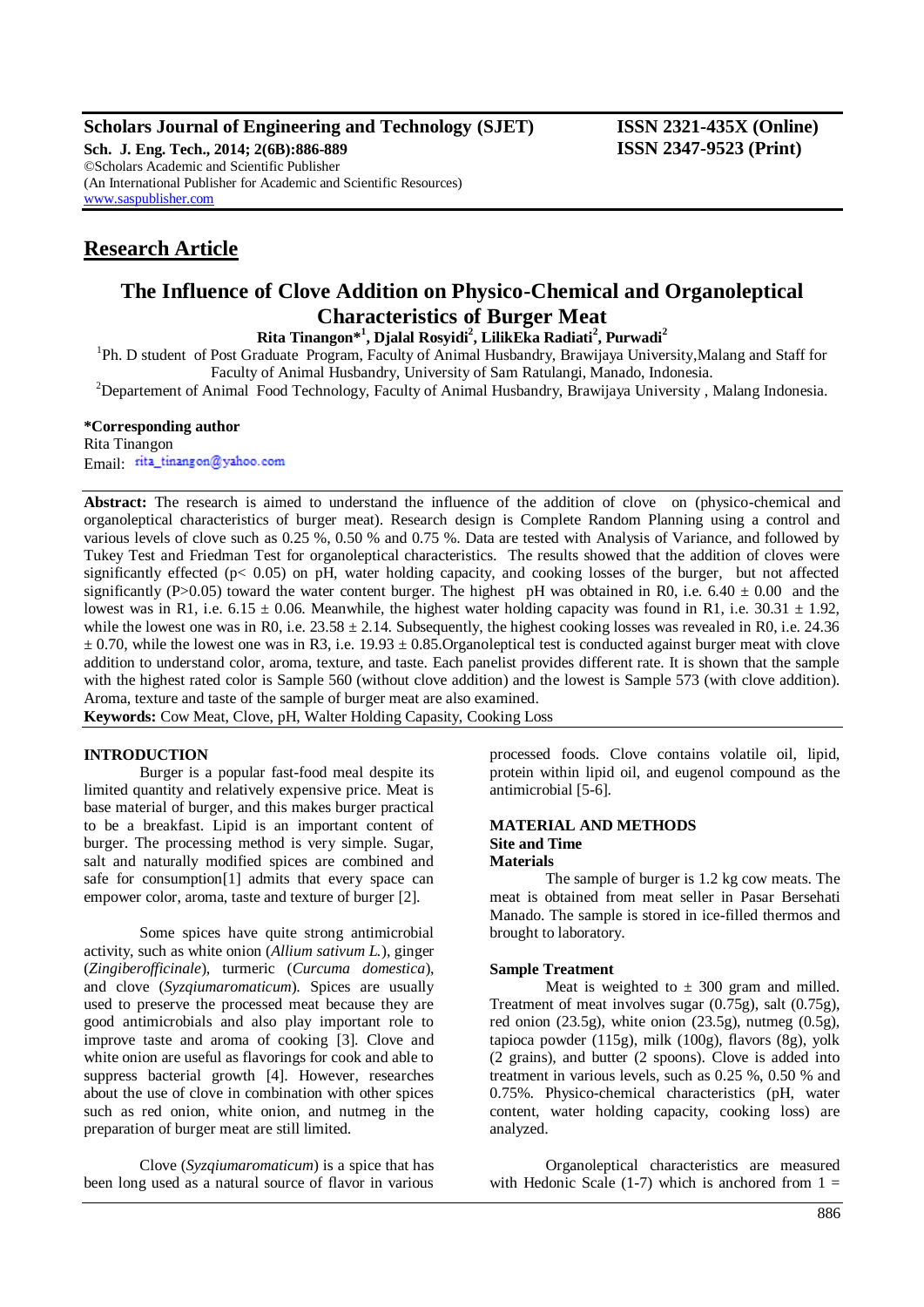very dislike to  $7 = \text{very like}$ . The scale involves 40 panelists comprising of 20 lecturer panelists and 20 student panelists from Department of Livestock Product Technology, Faculty of Animal Husbandry, University of Sam Ratulangi Manado.

## **Data Analysis**

Each treatment is analysis with ANOVA, and followed by Tukey Test and Friedman Test to understand organoleptical characteristics.

## **RESULTS AND DISCUSSION**

Burgers were generated by the addition of clove showed differences in pH, water binding power, different cooking shrinkage. Table I sample burger pH is around 6.15- 6.40%, water content 39.94-40.27, while the water-binding power 23.58-30.31%, followed by cooking shrinkage 19-24.36%

The panelists organoleptic scores of burger samples with the addition of clove on Table 2. visible level of acceptance of the burger was a panelist on a sample of 560 (love) without clove while the burger samples showed 573 panelists (somewhat like) with the addition of cloves.

## **The physicochemical Burger with Cloves Addition**

| Table-1: The physicochemical properties of meat burgers*) |                         |                      |                                                       |                          |  |  |  |  |
|-----------------------------------------------------------|-------------------------|----------------------|-------------------------------------------------------|--------------------------|--|--|--|--|
| <b>Clove Level</b>                                        | pH                      | <b>Water Content</b> | <b>Walter Holding Capasity</b><br><b>Cooking Loss</b> |                          |  |  |  |  |
|                                                           |                         | $(\%)$               | $(\%)$                                                | $\binom{0}{0}$           |  |  |  |  |
|                                                           |                         |                      |                                                       |                          |  |  |  |  |
| $R0 = Without$                                            | $6.40 \pm 0.00^a$       | $40.52 \pm 0.84$     | $23.58 \pm 2.14^b$                                    | $24.36 \pm 0.70^{\circ}$ |  |  |  |  |
| Clove                                                     |                         |                      |                                                       |                          |  |  |  |  |
| $R1 = 0.25 %$                                             | $6.35 \pm 0.06^{\circ}$ | $39.94 \pm 0.84$     | $30.31 \pm 1.92^b$                                    | $22.92 \pm 0.51^b$       |  |  |  |  |
| $R2 = 0.50 %$                                             | $6.20 \pm 0.00^b$       | $40.27 \pm 0.88$     | $29.78 \pm 1.99^b$                                    | $21.56 \pm 0.49^b$       |  |  |  |  |
| $R3 = 0.75%$                                              | $6.15 \pm 0.06^b$       | $40.22 \pm 0.76$     | $29.08 \pm 1.49^{\text{a}}$                           | $19.93 \pm 0.85^{\circ}$ |  |  |  |  |

\*)mean with standard deviation followed by the same letter within a column are not significantly different but gives a real difference ( $p < 0.05$ ) was the different letters

#### **DISCUSSION pH**

Result of analysis shows that clove addition into burger meat has obviously different influence ( $p <$ 0.05) on pH of burger. The highest pH of burger is obtained in Control, by rate  $6.40 \pm 0.00$ , while the lowest is found in Clove 0.75 %, by rate  $6.15 \pm 0.06$ . The lowest pH of burger with clove addition may be due to the presence of phenol compound which is the derivation of eugenol and also the low-strength alcohol. Phenol compound at low pH will have positive load which is hardly to be ionized[7].

The structure of hydroxyl cluster of phenol compound plays important role in antibacterial activity where low pH is evident due to alkylation and hydrolysation reactions such that it improves the distribution of phenol in liquid and lipid phases in bacterial cell membrane[8].

## **Water Content**

 Result of analysis indicates that clove addition into burger meat does not give obvious influence  $(p >$ 0.05) on water content of burger. The highest water content of burger is obtained from the addition of clove 0.50 %, by rate  $40.27 \pm 0.88$ , while the lowest is acquired from the addition of clove 0.25 %, by rate  $39.94 \pm 0.86$ . Four treatments of clove addition are not influencing water content of burger.

#### **Water Holding Capacity**

Result of analysis has shown that clove addition into burger meat has given obvious influence  $(p < 0.05)$  on water holding capacity of burger. The highest water holding capacity of burger is obtained from the addition of clove 0.25 %, by rate  $30.31 \pm 1.92$ , while the lowest is shown by the control, by rate 23.58 ± 2.14. Water holding capacity of burger is varied possibly because low pH of burger weakens the influence of water holding capacity. The rate of water holding capacity in meat is shown by the exiting liquid from meat (*drip*). Water holding capacity is influencing meat juiciness and also closely related to meat palatability[9-10]. Meat protein structure can change in elongated storage and it may debilitate the ability of meat to hold liquid[11-12].

#### **Cooking Loss**

Result of analysis has indicated that clove addition into burger meat has given obvious influence  $(p < 0.05)$  on cooking loss of burger. The highest cooking loss of burger is shown by the control, by rate  $24.36 \pm 0.70$ , while the lowest is found in the addition of clove 0.75 %, by rate  $19.93 \pm 0.85$ . The low rate of burger cooking loss is related to low pH. Water holding capacity of protein has big impact on cooking loss. Meat with low pH and low water holding capacity may lose liquids much such that meat weight is reduced and time for roasting is also short. According to Lawrie et al [10], water holding capacity is influencing cooking loss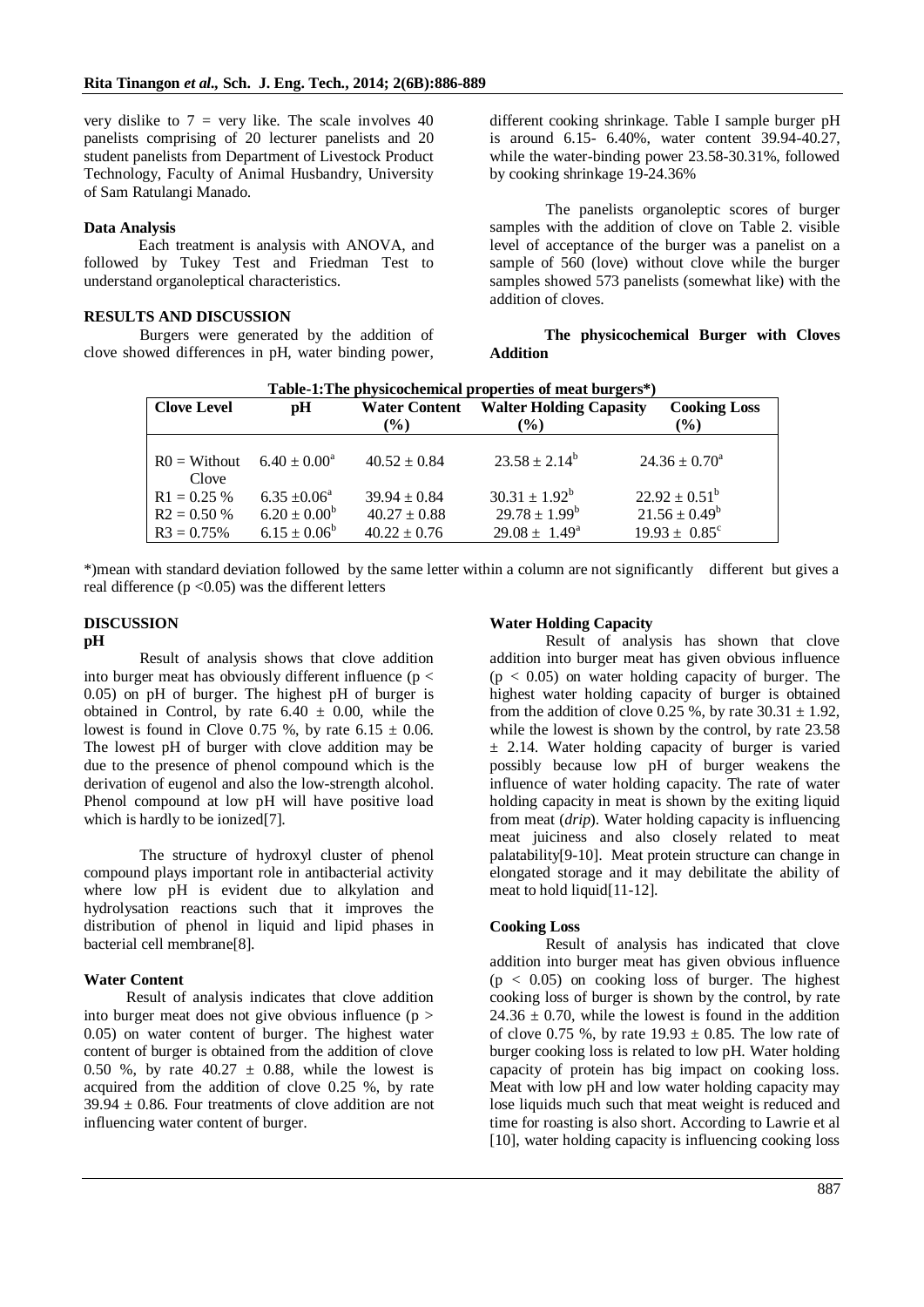of meat because high water holding capacity will reduce cooking loss of meat during cook works.

| Table 2. The Results of organoleptic scoring test of meat burger*) |                   |                   |                   |                |  |  |
|--------------------------------------------------------------------|-------------------|-------------------|-------------------|----------------|--|--|
| Sample Code                                                        | Color             | Aroma             | Texture           | Taste          |  |  |
| $560$ = Without Clove                                              | $2.96^{\circ}$    | $2.95^{\rm a}$    | 2.99 <sup>a</sup> | $3.05^{\rm a}$ |  |  |
| $791 = 0.25 %$                                                     | 2.68 <sup>a</sup> | 2.76b             | $2.78^{b}$        | $2.54^{a}$     |  |  |
| $862 = 0.50\%$                                                     | $2.41^{b}$        | 2.53 <sub>b</sub> | $2.79^{b}$        | $2.25^{b}$     |  |  |
| $573 = 0.75\%$                                                     | $1.95^{b}$        | $1.76^{b}$        | $1.45^{b}$        | $2.16^{b}$     |  |  |

**Organoleptical Characteristics of Burger with Cloves Addition** 

 $*$ ) means with different letters in the column gave significant differences ( $p$  <0.05) on the organoleptic

#### **Color**

 Result of analysis of variance has found obvious difference ( $p \leq 0.05$ ) on burger color. Result of Wilcoxon test over color of burger with clove addition is elucidated as follows. The highest predilection rate of panelists is shown by sample code 560 with notation A, by rate 5.93 (like), while the lowest predilection rate of burger is shown by sample code 573 with notation B, by rate 5.28 (rather like). Different color is caused by different raw material, flavor type, and flavor dose in burger processing. The color may be different due to heating [13]. Mailard reaction can produce brownish color in the roasted product during the heating. Color change is a non-enzymatic reaction between protein and reducer sugars during the cook works[14].

#### **Aroma**

 Result of analysis of variance has found obvious difference ( $p \le 0.05$ ) on aroma of burger with clove addition. Result of Wilcoxon test over aroma of burger with clove addition is explained as follows. The highest predilection rate of panelists on burger aroma is shown by sample code 560 with notation A, by rate 5.63 (like), while the lowest predilection rate is shown by sample code 573 with notation B, by rate 4.43 (rather like). Different type and dose of raw material used in preparation of burger with clove addition can influence aroma. The emergent aroma from burger with clove specific aroma, precisely aromatic compound of volatile oil, may then produce psychological effect, by rate strong scent. Yu and Zhang [13]) have reported that taste and aroma are so prominent because of Mailard reaction, temperature, timing, pH, water content and natural spices. This finding is supported by De Souza et al [15] that the use of spices in processed food may improve taste and aroma.

## **Texture**

Result of analysis of variance has found obvious difference ( $p \le 0.05$ ) on texture of burger with clove addition. Result of Wilcoxon test over texture of burger with clove addition is elaborated as follows. The highest predilection rate of panelists on burger texture is shown by sample code 560 with notation A, by rate 5.83 (like), while the lowest predilection rate is shown by sample code 573 with notation B, by rate 4.68 (rather like).

Different texture of burger may be due to different spices or different dose of spices. The processing of burger through manual method can produce texture that is considered as similar by panelists. The ability of protein to absorb and to hold water plays important role in establishing the texture of food<sup>[16]</sup>.

Antimicrobial and antioxidant compounds in natural spices, including clove, can maintain the quality of product although the sense quality attributes such as color, texture, taste and nutrient are changing due to oxidation [17].

## **Taste**

Result of analysis of variance has found obvious difference ( $p \leq 0.05$ ) on taste of burger with clove addition. Result of Wilcoxon test over taste of burger with clove addition is stated as follows. The highest predilection rate of panelists on burger taste is shown by sample code 560 with notation A, by rate 5.88 (like), while the lowest predilection rate on burger taste is shown by sample code 573 with notation B, by rate 5.25 (rather like).

Different taste of rather liked burger is possibly due to the presence of oleoresin compounds which give psychological effect on chilly scent and hot taste. Saumya et al [18] assert that antioxidant and taste properties of natural spices, including clove, may have double effect, which is resolving rancid smell and providing unique taste into processed meat. Iwanegle et al [19] have evaluated sense aspects of smoked and vacuumed rabbit meat which is processed with sugar, salt and spices, and stored at  $8^0C$  and  $26^0C$  for 0, 2, 4, 6 and 8 weeks. Their result indicates that the highest sense evaluation on flavor is obtained from the combination of meat+sugar+salt+spices, while tasty and tenderness are shown by the combination of meat+spices.

## **CONCLUSION**

Based on the discussion, it is concluded that physico-chemical characteristics (pH, water holding capacity, cooking loss) and organoleptical characteristics (color, aroma, taste, texture) of burger meat with clove addition are not influencing the burger and is safe for consumption product because it is a